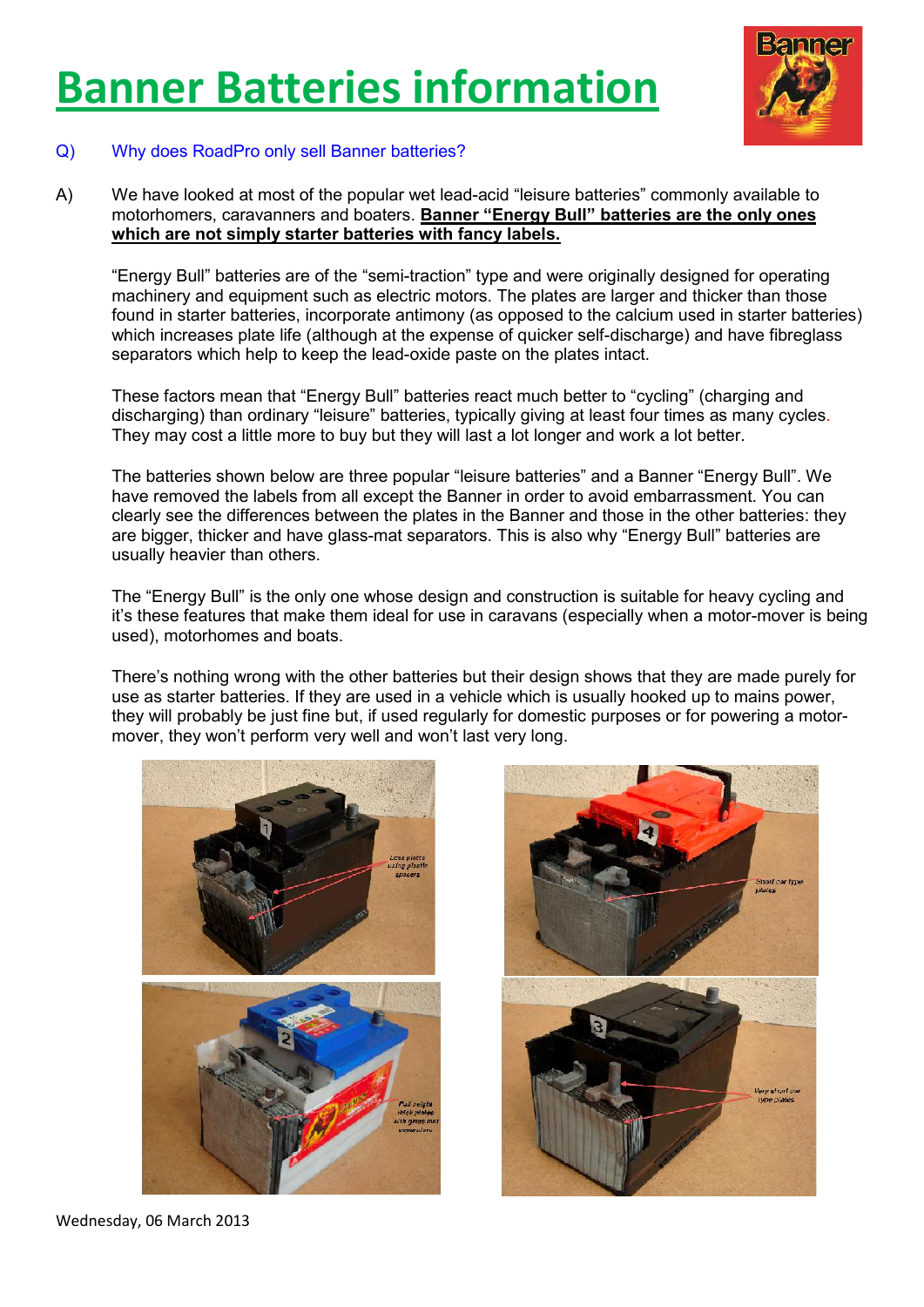# Q) How many times will I be able to discharge to 50% and then charge my "Energy Bull" battery?

- A) As long as you charge the battery correctly and don't allow it to remain in a discharged condition, you should get more than 400 cycles. The deeper you discharge it, the fewer the cycles that the battery will tolerate. The number of cycles also depends to a great extent on what sort of charger you use to charge the battery
- Q) Will the batteries supplied be manufactured within 6 months of the date I receive them. I understand that batteries older than 6 months could be less efficient because of the longer storage involved
- A) Usually, the batteries we supply were made within the previous 6 months but we cannot definitely guarantee this. However, it is not correct to say that a battery older than 6 months will be less efficient. As long as the battery has not been allowed to sulphate (and this will normally only happen if a battery is less than 25% charged) an unused battery that's 12-months old will perform just as well as one that's 12-weeks old.

We check every battery before we send it out and, if it's not in perfect condition with a voltage of 12.6 - 12.7V (in the case of a wet lead-acid battery), we don't send it.

# Q) Do I need to put a venting tube on my battery?

A) A vent pipe is used to clear gases away from a battery so that they vent externally. "Energy Bull" batteries don't need to do this as they are "recombination batteries" and gas internally.

A normally operated battery has no need to be vented under normal circumstances. If however there is an electrical fault or an imbalance on the charging system some manufacturers prefer to have the battery ' vented ' as an extra safety feature and vent pipes are available from RoadPro to fit the "Energy Bull" range. The boiling / gassing point of a Banner Energy Bull battery is 14.5V.

# Q) Is it safe to put wet lead-acid batteries inside a vehicle – under the front seats for example?

A) As long as the batteries are in good condition and held securely in place and the vehicle's charging system is working correctly, there's no reason why you shouldn't have batteries under the seats. However, if you want to avoid any possibility of unforeseen problems caused by leakage of acid or gas, use AGM or gel batteries.

# Q) What are AGM batteries?

A) AGM stands for Absorbed Glass Mat and these batteries have some distinct advantages and disadvantages over wet lead-acid batteries.

# Here are some of the advantages of AGM batteries.

- They are totally sealed against any type of leakage and are classed as spill proof.
- Fluid level never needs to be checked.
- They can be mounted on their side or end (but not upside down).
- They can be mounted anywhere inside your caravan, motorhome or boat.
- They do not need to be in a sealed box vented to the outside.
- Because they have low internal resistance, they can be fully recharged at a lower voltage.
- Wet lead-acid batteries should only be discharged to a maximum of 50% whereas AGM batteries can be discharged to 80%. However, this is not recommended – a greater than 50% discharge can damage even an AGM battery.
- When left unattended, an AGM battery will discharge at a much slower rate than a wet cell battery.
- AGM batteries are able to withstand vibration and knocks much better than a wet-lead acid battery.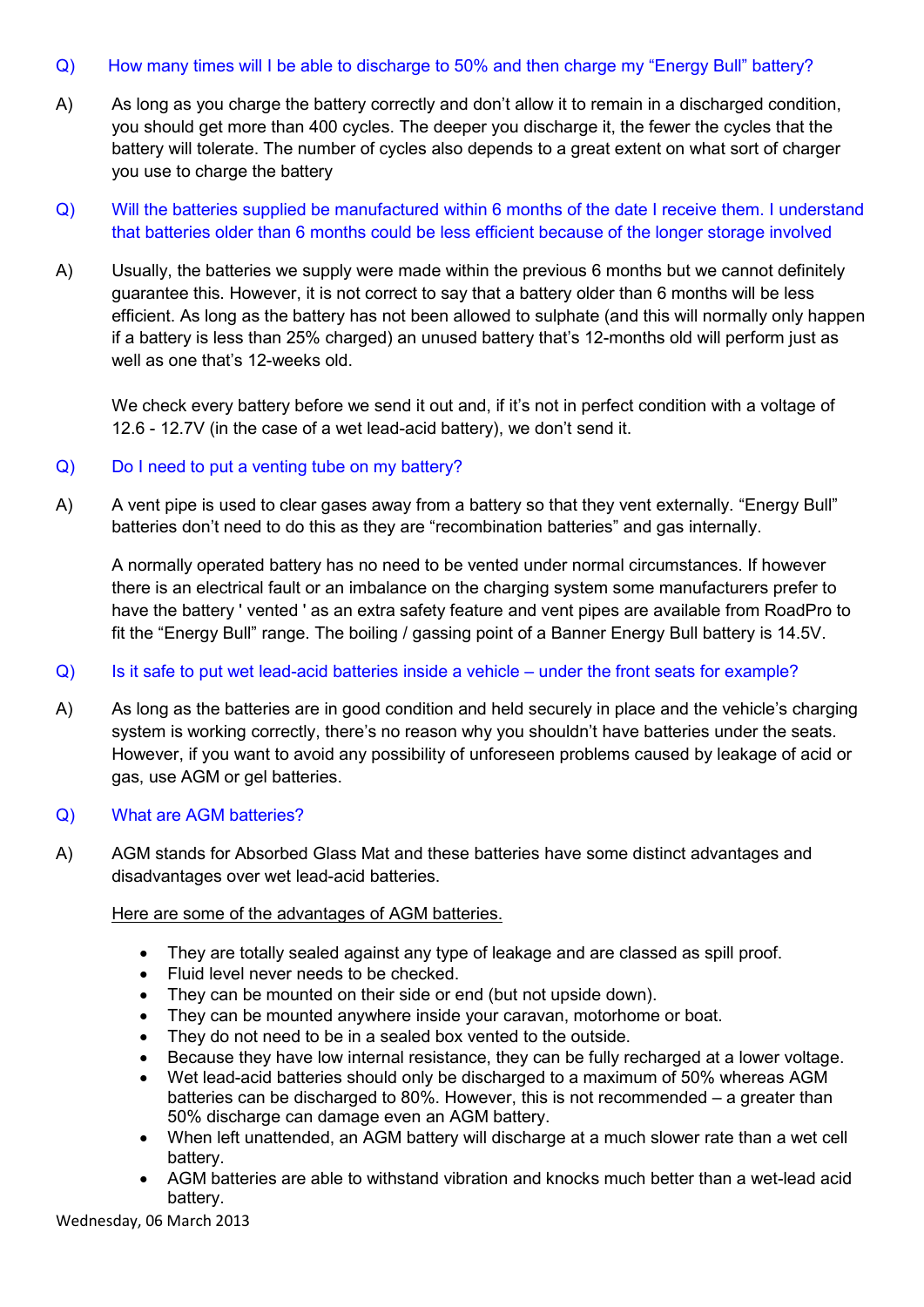# And here are some of the disadvantages of AGM batteries.

- AGM batteries are much more expensive than wet lead-acid batteries.
- If an AGM battery is overcharged it will drastically shorten its life. Extra care must be taken when charging these batteries to ensure they are not charged at more than 14.8V.

# Q) What's the best way to charge a Banner AGM battery?

A) We recommend using an "intelligent" charger such as those from CTEK or Sterling. Some chargers may have a special AGM setting but, if they don't, use the setting which gives a maximum voltage of 14.7V during the "bulk" and "absorption" stages and 13.6V during "float". Don't leave an AGM battery on charge indefinitely as it could be damaged.

# Q) Why do you not sell gel batteries?

A) The biggest advantage of gel batteries is that they can be safely used in absolutely any position, even upside down. They are also completely maintenance-free, will recover from deep discharging and can last longer than wet batteries if charged correctly. Disadvantages are that they can be easily damaged by overcharging, they must be charged at a lower voltage than wet batteries and they are very expensive. In almost every case, an AGM battery is a better bet than a gel model.

# Q) Why do you not sell maintenance-free leisure batteries?

A) Most modern batteries will be maintenance free if they're used as recommended by the manufacturer. Because a "leisure" battery is often discharged much more than is recommended and much more often as well, you simply cannot have a "maintenance-free" "leisure" battery unless it's an AGM or gel model.

# Q) What about "sealed for life" batteries?

A) The term SFL (Sealed For Life) is sometimes used and associated with so-called "leisure batteries". All it actually means is that you cannot get inside the battery if you should need to  $-$  for topping up or checking. Battery 3 in the photos above is an SFL type battery and this is probably simply to hide the true nature of the battery and the height of the plates. This type of battery still gasses, still leaks if tipped over and still loses water if overcharged but can't be topped up. So, what's the benefit? The only batteries which can genuinely be called "sealed for life" are gel and AGM batteries.

# Q) Do I need to check my Banner batteries?

A) Banner "Running Bull" AGM batteries are completely maintenance free. "Energy Bull" batteries don't require maintenance in normal use; however, ideally you should check the electrolyte levels a couple of times during the first year in order to ensure that they are being charged correctly. From then on, it's a good idea to check them once a year. "Energy Bull" batteries are designed so that you can check the electrolyte levels by simply looking through the transparent case. If the plates are covered by electrolyte, no topping up is required.

# Q) Can I just add a new battery to my old one?

A) You can but it's a complete waste of money: the old one will drag the new one down to its own level and stop it from working to its full potential. There is one situation in which this does not apply. If you have an iManager system, you can use two batteries of any type, capacity or age.